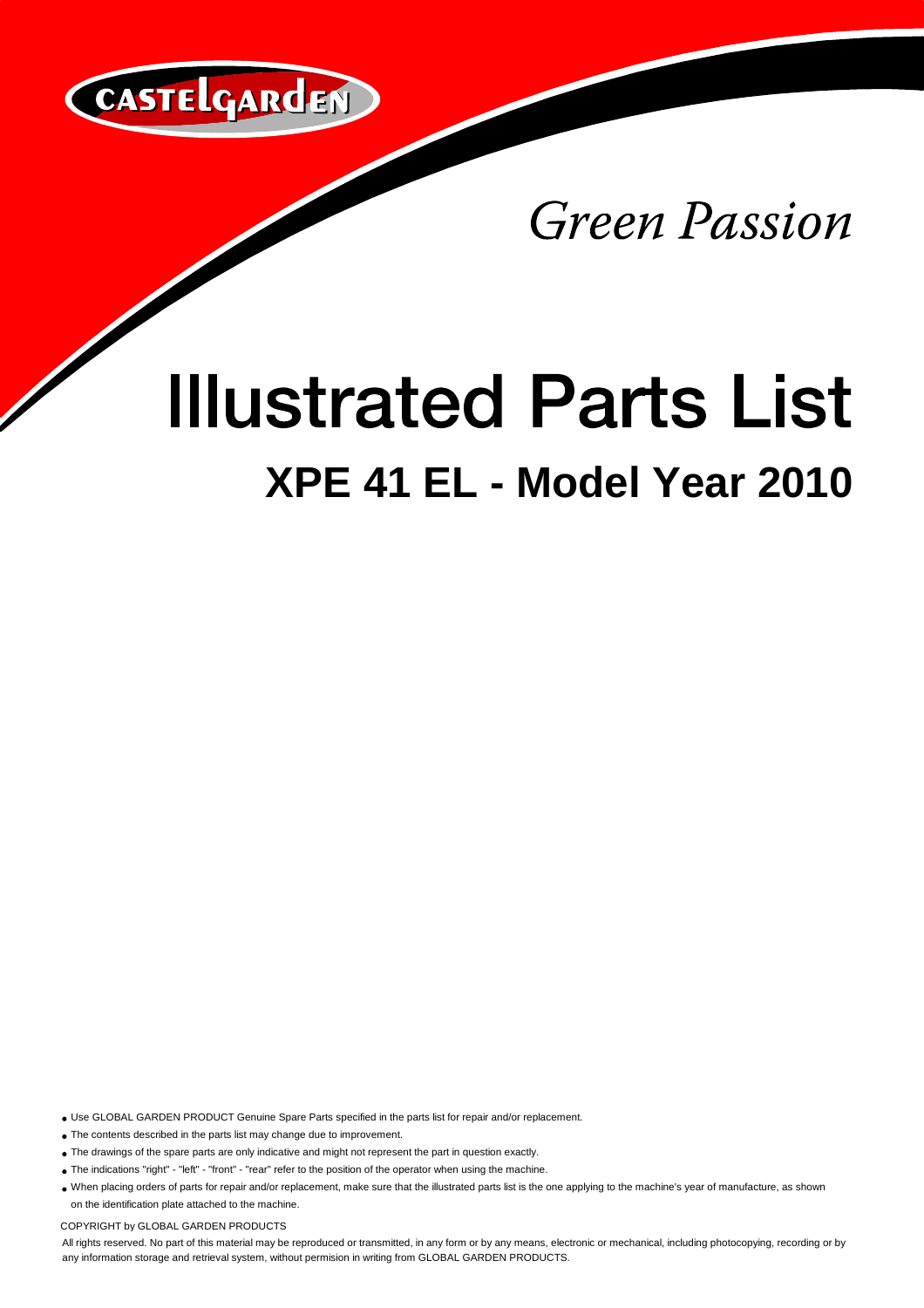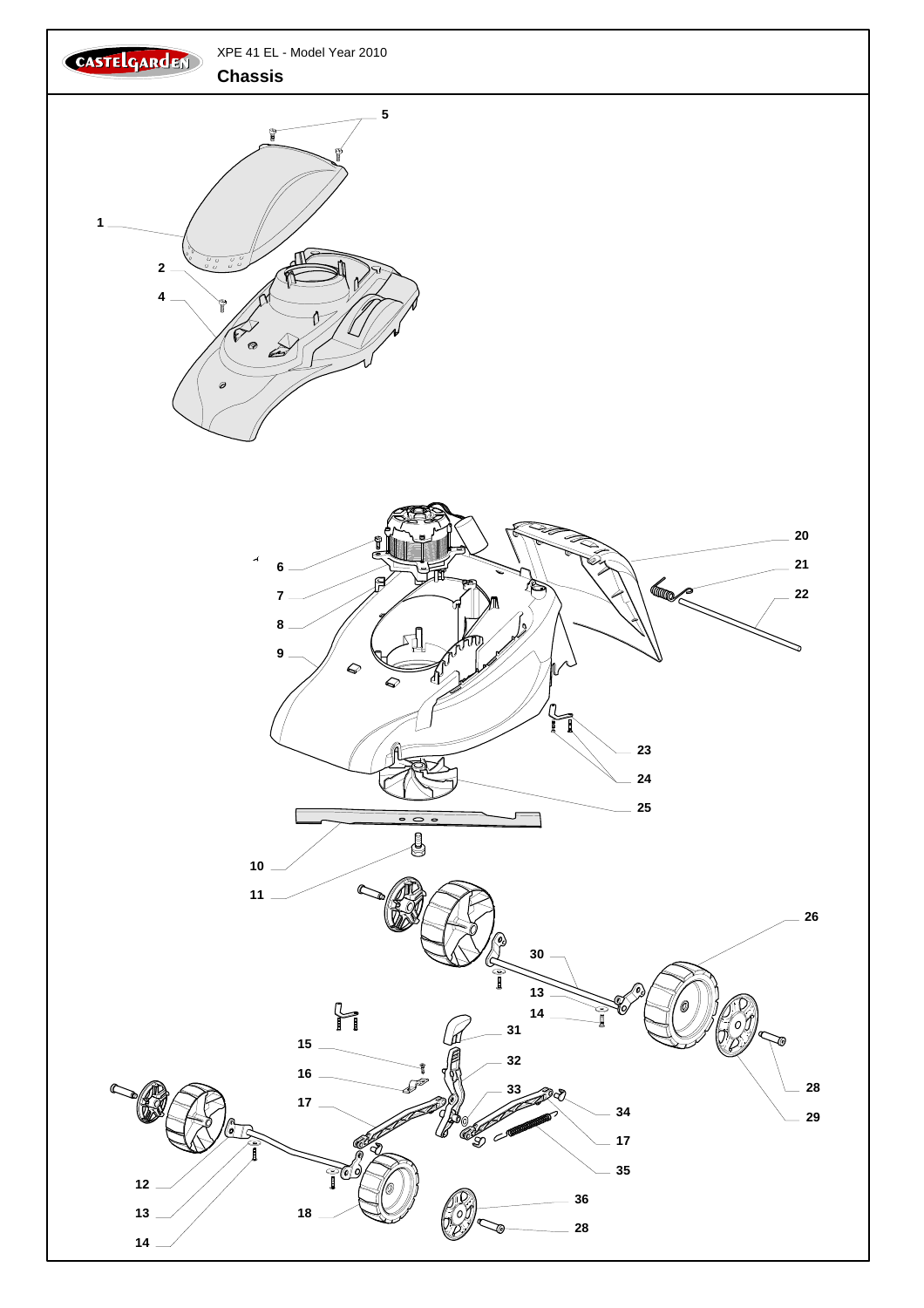|                | CASTELGARDEN |                | XPE 41 EL - Model Year 2010 |                        |
|----------------|--------------|----------------|-----------------------------|------------------------|
|                |              | <b>Chassis</b> |                             |                        |
| Pos.           | Part no.     | Q.ty           | <b>Description</b>          | Remarks                |
| 1              | 322055128/0  | $\mathbf{1}$   | <b>Cover Red</b>            |                        |
| 2              | 12728124/0   | $\mathbf{1}$   | Screw                       |                        |
| 4              | 322785246/0  | 1              | Grey Support, Cover         |                        |
| 5              | 12728701/0   | 2              | <b>Screw</b>                |                        |
| 6              | 12735410/0   | $\overline{4}$ | Screw                       |                        |
| $\overline{7}$ | 118563660/0  | $\mathbf{1}$   | Motor                       |                        |
| 7              | 118563660/0  | $\mathbf{1}$   | Motor                       | Leo - 230-240V (1300W) |
| 8              | 22167700/0   | $\overline{4}$ | Spacer                      |                        |
| 9              | 322066721/0  | 1              | Deck Red                    |                        |
| 10             | 81004142/0   | $\mathbf{1}$   | <b>Blade</b>                |                        |
| 11             | 81004352/0   | 1              | Screw                       |                        |
| 12             | 381002855/0  | $\mathbf{1}$   | Axle, Front Wheels          |                        |
| 13             | 12523050/0   | 4              | Washer                      |                        |
| 14             | 112728705/0  | $\overline{4}$ | <b>Screw</b>                |                        |
| 15             | 12728701/0   | $\sqrt{2}$     | Screw                       |                        |
| 16             | 25547049/0   | $\mathbf{1}$   | Plate                       |                        |
| 17             | 322869669/0  | $\sqrt{2}$     | Tie Rod                     |                        |
| 18             | 322686094/0  | $\overline{2}$ | Wheel                       |                        |
| 20             | 22600056/2   | $\mathbf{1}$   | Stone-Guard                 |                        |
| 21             | 22450250/0   | $\mathbf{1}$   | Spring                      |                        |
| 22             | 22512601/0   | $\mathbf{1}$   | Pin                         |                        |
| 23             | 322545175/0  | $\mathbf{1}$   | Plate                       |                        |
| 24             | 12728701/0   | $\overline{2}$ | <b>Screw</b>                |                        |
| 25             | 322465602/1  | $\mathbf{1}$   | Hub                         |                        |
| 26             | 322686095/0  | $\overline{2}$ | Wheel                       |                        |
| 28             | 22524337/0   | 4              | Pin                         |                        |
| 29             | 22110421/0   | $\mathbf{2}$   | Hub Cap Grey                |                        |
| 30             | 381002857/0  | $\mathbf{1}$   | Axle, Rear Wheels           |                        |
| 31             | 322399827/0  | $\mathbf{1}$   | Knob                        |                        |
| 32             | 322321528/0  | 1              | Lever, Height Adjustment    |                        |
| 33             | 112520033/0  | $\mathbf{1}$   | Washer                      |                        |
| 34             | 22524338/0   | $\overline{4}$ | Pin                         |                        |
| 35             | 122450425/0  | $\overline{2}$ | Spring                      |                        |
| 36             | 22110420/0   | 2              | Hub Cap Grey                |                        |
|                |              |                |                             |                        |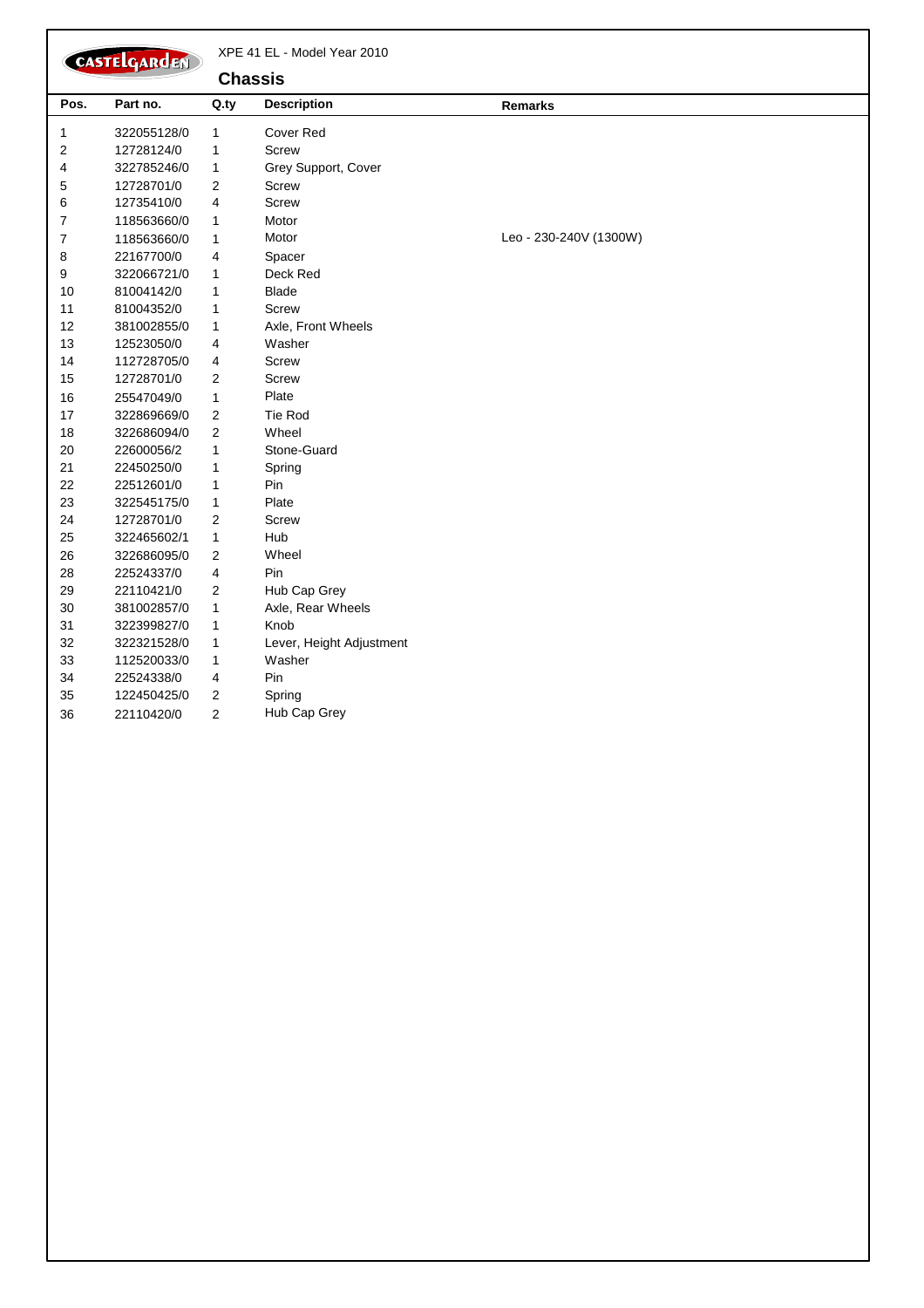

13 22195101/4 1 Fairlead

15 322230350/1 1 Fulcrum Pin 16 22785144/0 1 Support 17 22450115/0 1 Spring 18 81008669/0 1 Outfit, Screws

14 22010250/0 1 Rod, Fairlead Bearing